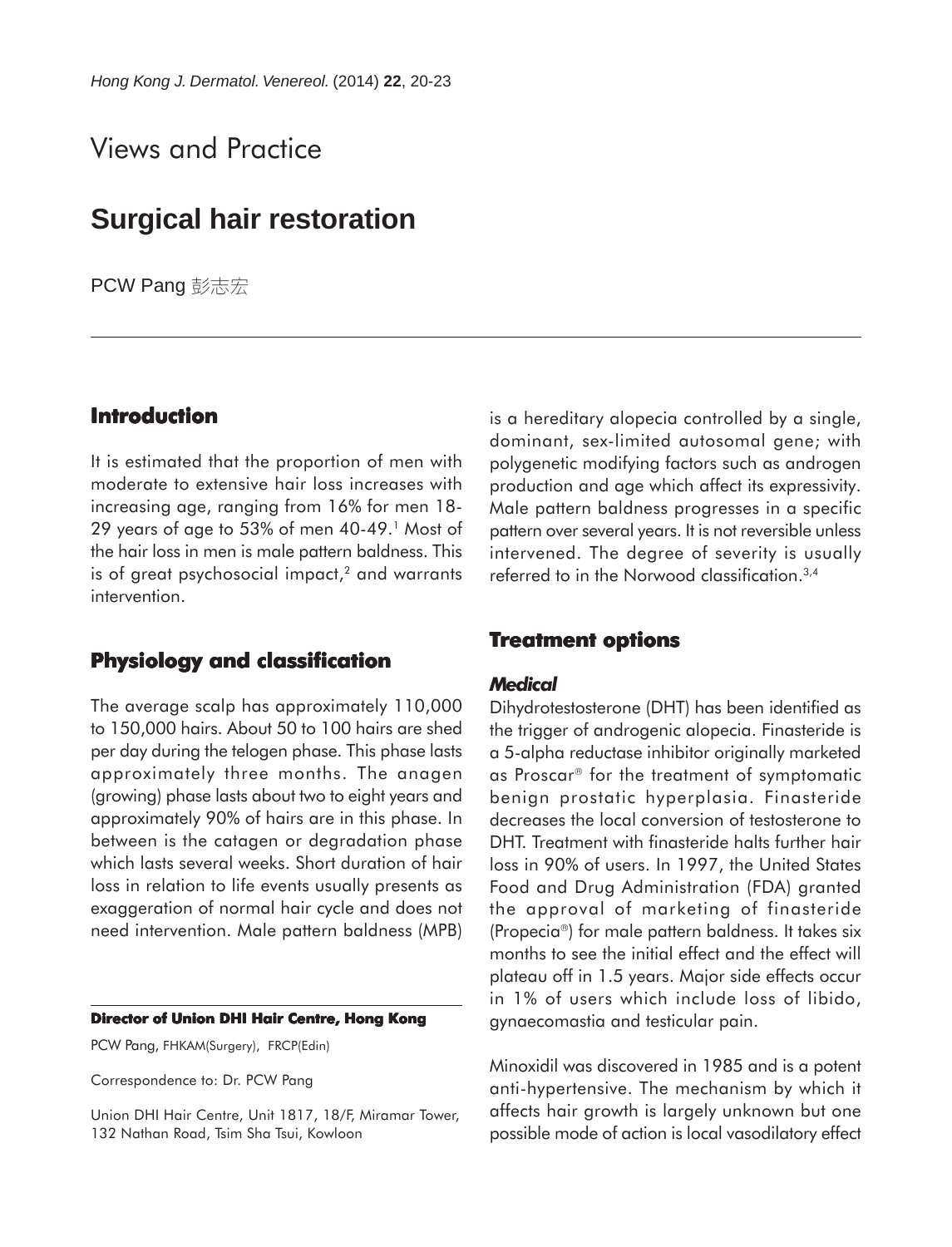on the follicular epithelium. Another possible effect is to convert the vellus hair to terminal hair and improve in hair thickness. It is a topically applied medication with concentration ranging from 2% to over 6%. The success rate ranges from 35% to 70%. The most common side effect is scalp irritation and usually it takes three to six months to see the effect.

### *Surgery*

The first hair transplants were performed by Dieffenbach in 1822. In late 1950s, Orentreich's grafting techniques established the foundation on modern hair transplant.5 Surgery is possible because the hairs on the occipital and bilateral temporal areas are not shed even in old age. Orentreich described "donor dominance" of the hormone-insensitive follicles in these areas which marked the possibility of transplanting these hairs into areas of androgenic alopecia such as the crown, mid scalp and hairline. There are many different types of surgical treatment, ranging from scalp flaps, scalp reduction, scalp expansion, punch grafts, strip grafts in the early days to current method of follicular unit extraction and follicular unit transfer. Unfortunately the area of the donor site cannot cover the potential maximum bald area of the scalp and therefore "surgery only" is not the complete solution. Most of the time, an optimal surgical outcome requires combination therapies with oral and topical medications.

#### *Early methods*

Flaps of the hairy scalp for the treatment of MPB were first described by Lamont in 1957.<sup>6</sup> Elliott,<sup>7,8</sup> Juri,<sup>9-12</sup> Ezaki,<sup>13</sup> Nordstrom,<sup>14</sup> Mayer,<sup>15</sup> and Fleming<sup>16</sup> described various modifications of the temporo-parieto-occipital flap for the hairline reconstruction.

Scalp reduction was introduced by Unger and Unger in 1978 to improve the ratio of donor site to recipient sites in punch graft procedures.17 This procedure is reserved for patients with type III to VI MPB.

Manders and co-authors used specially designed scalp expanders to allow greater expansion of the temporal donor site area for the reconstruction of the bald skin at the hairline.<sup>18,19</sup>

Synthetic implants were nylon filaments simulating hairs and were inserted to bald scalp follicles in the 80s.20 The result was highly unsatisfactory, resulting in a pronounced foreign body reaction, fibrosis, scalp atrophy and scarring in many cases. Punch grafting was first described by Orentreich in 1959. Multiple punch autografts were harvested from the occipital area and were transplanted to the recipient sites such as the frontal hairline, mid scalp and the crown.21 An average of 40 to 60 grafts per session and four sessions were usually required to achieve basic coverage of one area. However, an un-natural "row appearance" at the recipient sites was usually seen, due to the large size of the punch graft.

#### *Current method*

The follicular unit is the naturally occurring grouping of hair follicles in the skin.22 Follicular units typically comprise a single hair (45%), two hairs (42%) and three hairs (7%).<sup>23</sup> Mini-grafts comprise 3-6 hairs while micrografts contain 1-2 hairs. The harvesting method can be largely divided into the strip method and the follicular unit extraction. The strip method can be done either by using the multi-bladed knife or single elliptical excision at the occipital scalp. The tradeoff is a faster harvesting time with the multi-bladed knife and less follicular loss with elliptical excision. Triphytic closure is a commonly used technique to make the donor scar less obvious but obvious scar may sometimes occurs and is difficult to correct afterwards.

Follicular unit extraction (FUE) directly from donor site was named by Woods.<sup>24</sup> It was actually first described in literature by Rassman et al in 2002.25 The technique of FUE makes use of 0.8 mm to 1.2 mm punches in the harvesting of follicular units. It is highly operator-dependent and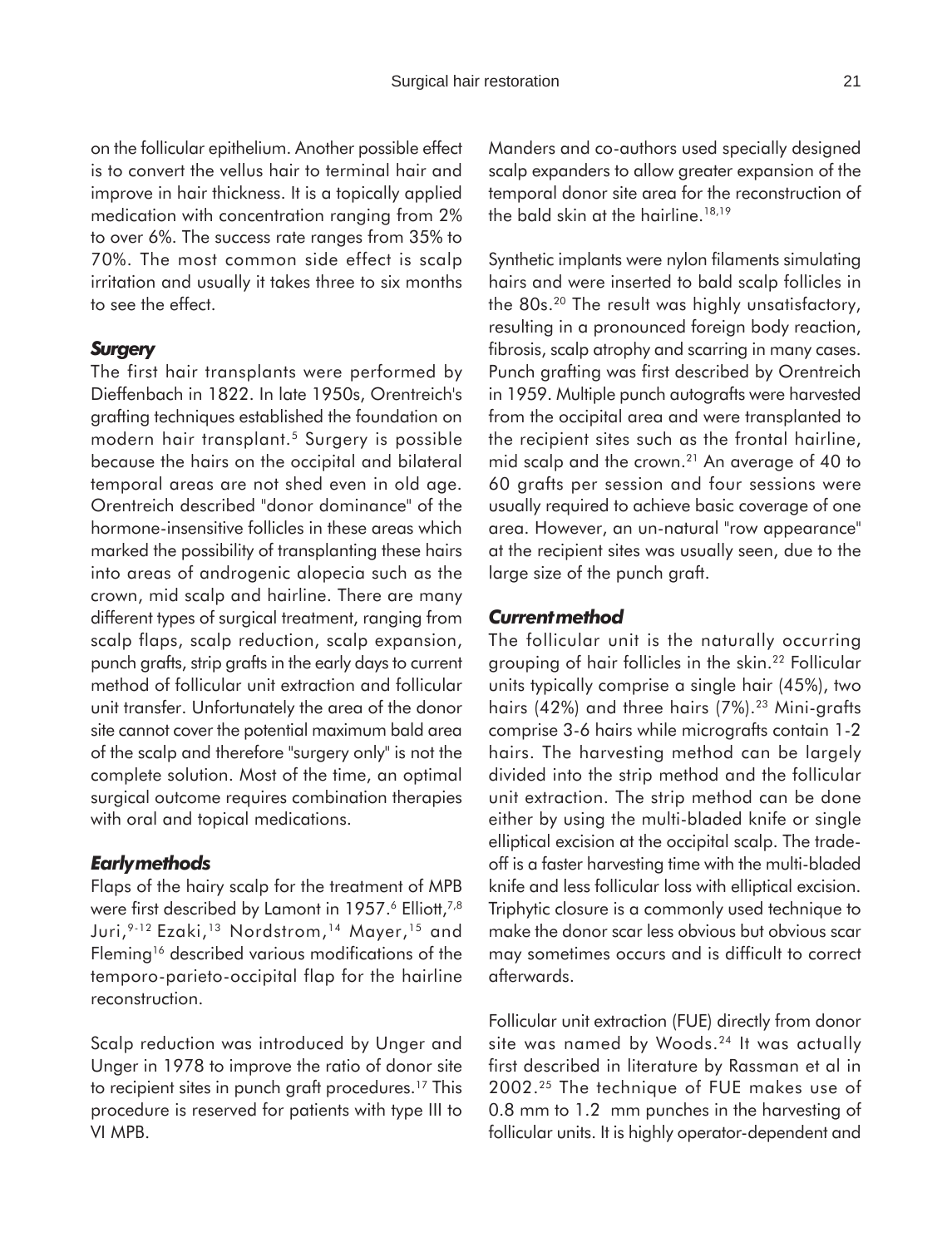the learning curve is steep in order to reduce the transection rate. Although it is not a scarless technique, it prevents a linear scar and is particular important for patients who wear their hair short. It is a scar-spreading technique and all small holes (size around 1 mm) will heal with secondary intention and can prevent tension discomfort after suturing with the strip technique. It has the drawback of being more time-consuming when compared with the strip technique. I use exclusively the follicular unit extraction technique so as to avoid a conspicuous linear scar.

## **My approach to the patient approach to the patient**

#### *History*

This is an aesthetic procedure and it is important to interview the patient and to counsel them that hair loss is progressive. Unless life-long finasteride is used, the patient can expect to require further hair transplantation in the future and the donor site may not be able to cover all the potential bald areas. Younger patients are recommended to start medical therapy, finasteride, and to contemplate surgery after hair loss is stabilised. The surgeon needs to consider the design of the hairline and the availability of hair. Therefore, thorough discussion with the patient is important. Hair density is checked so as to estimate the feasibility of meeting the patient's request. In conditions such as alopecia areata, hair transplant is only the last resort and can only be carried out when the condition has stabilised for five years. On the other hand, surgery may re-activate the disease. For post-traumatic scarring scalp, the success rate of grafting is much less than the virgin scalp.

#### *Investigation*

The screening for clotting disorder and infective conditions such as hepatitis and HIV status are done according to the surgeons' preference.

#### *Preparation*

Vitamin E and certain Chinese herbal medicine

are known to increase bleeding during operation and should be stopped two weeks prior to surgery. Aspirin and other anti-coagulants should be stopped with the permission of the prescribing physician. The hair is shampooed the night before and in the morning of surgery. For follicular unit hair extraction, the donor site area needs to be shaved very short for accurate harvesting. This can be done just before surgery. The hairline is designed and the area of hair implantation is marked. After explanation of the surgery, the consent is signed. The possibility that further surgery may be needed for optimal density is explained, as one session of hair transplantation may not be able to achieve this. Antibiotics, analgesia as pre-emptive analgesia and sedatives are given.

### *Operation*

The patient is placed in a prone position on a massage bed and 2% xylocaine is administrated as occipital nerve block. The hair harvesting area is infiltrated with 1% xylocaine with 1:100,000 adrenaline. Follicular units are harvested with 0.8 mm to 1.2 mm punches under magnification. Follicles are kept in a four degree Celsius normal saline solution.

After harvesting is completed, the patient is placed in a semi-sitting position and a 2% xylocaine nerve block to the supratrochlear and supraorbital nerves is performed. The area to be implanted is also infiltrated with xylocaine with adrenaline. Follicles are implanted at an inclined angle according to the nearby vellus hairs. Hairs are secured with the serum and no suturing is necessary. Single hair follicular units are reserved for the hairline zone and an irregular hairline is created to give a natural appearance.

#### *Postoperative care*

The donor site and recipient sites are rinsed gently with lukewarm water. The donor site is covered with a simple dressing while the recipient site is left open. Oral analgesics and antibiotics are